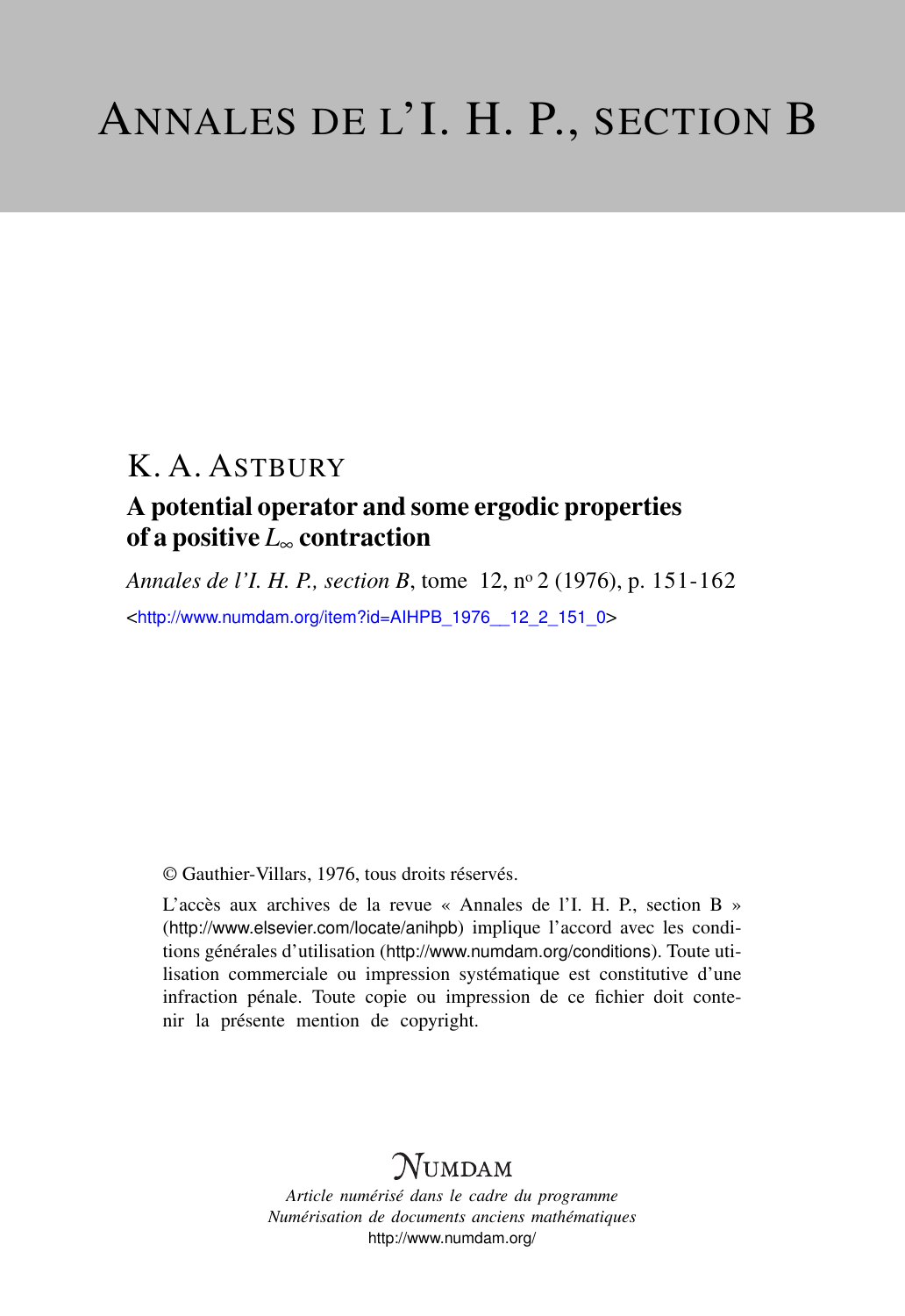# A Potential Operator and Some Ergodic Properties of a Positive  $L_{\infty}$  Contraction

#### $by$

### K. A. ASTBURY

The Ohio State University, Columbus, Ohio 43210

 $SUMMARY. - A potential operator is introduced for a class of positive$ operators which includes the positive operators on  $L_{\infty}$ . This potential operator is shown to have some of the familiar properties enjoyed by potential operators obtained from kernels (e. g. Domination Principle, Riesz Decomposition, and Balayage). Given a positive  $L_{\infty}$  contraction, its potential operator is used to obtain a Hopf decomposition into conservative and dissipative sets. We further study some of the Ergodic properties of a positive contraction of  $L_{\infty}$ .

#### 1. INTRODUCTION

Let  $(X, \mathcal{A}, m)$  be a  $\sigma$ -finite measure space. Throughout this paper functions and sets will be considered equal if they are equal except for a set of measure zero.

The main result of this paper is that a positive linear contraction of  $L_{\infty}(X, \mathcal{A}, m)$  determines a Hopf decomposition of the space X into conservative and dissipative regions. When the contraction is the adjoint of an  $L_1(X, \mathcal{A}, m)$  operator, then the classical properties of the decomposition in terms of the  $L_1$  operator are immediate.

Annales de l'Institut Henri Poincaré - Section B - Vol. XII, nº 2 - 1976.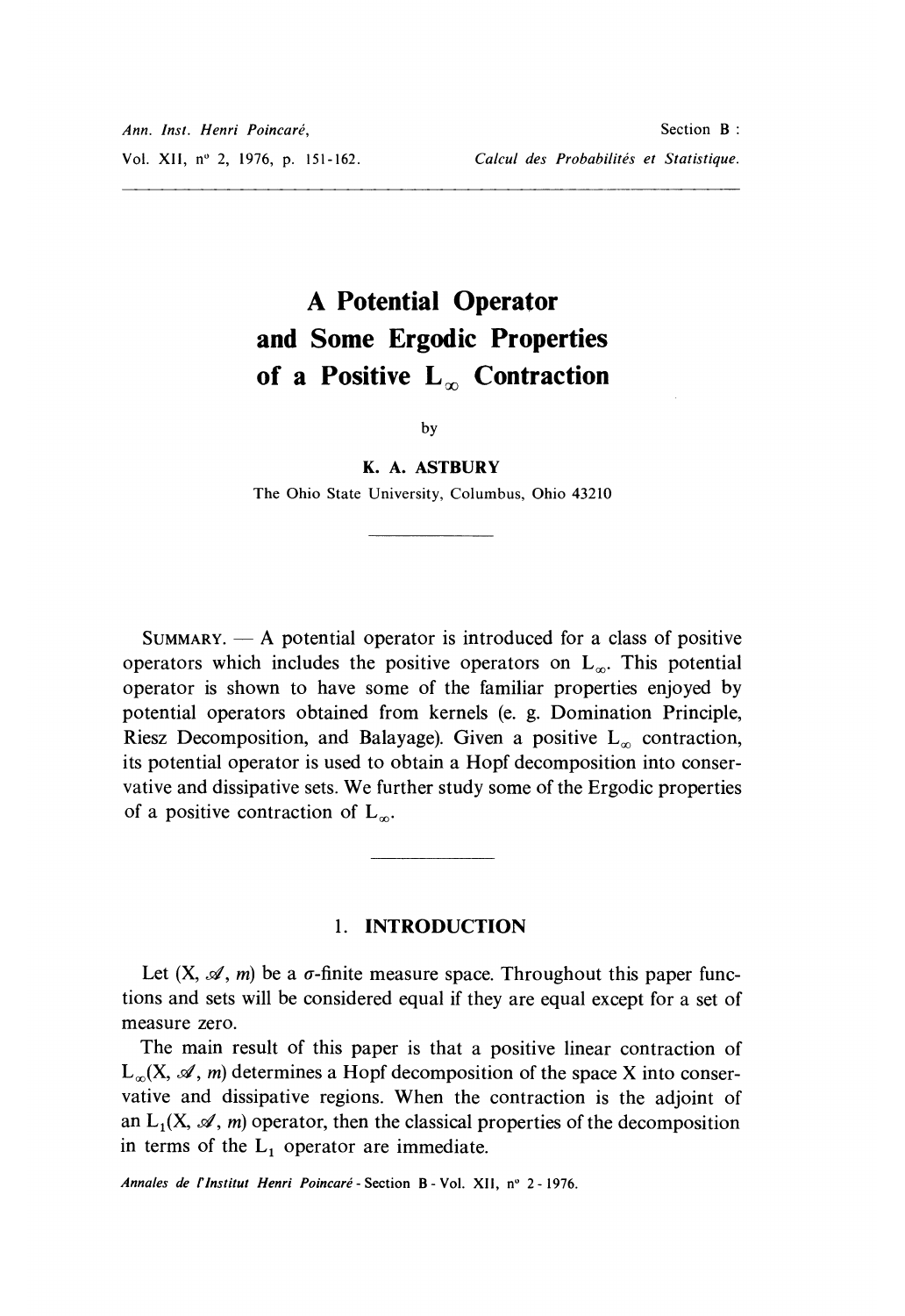In the « classical » case, it is well known that the conservative and dissipative regions can be characterized in terms of the finiteness of the sums

 $S(f) = \sum_{n=1}^{\infty} P^n f$ . However, when P is not the adjoint of an L<sub>1</sub> operator,  $\overline{n=0}$ 

these sums do not have the crucial property that  $P[S(f)] + f = S(f)$ . The proper generalization of the sums is the potential operator defined in Section 2, which is devoted to its properties. For completeness, we extend the domain of the potential operator to the cone  $\mathscr F$  of all positive extended real valued measurable functions on  $(X, \mathcal{A}, m)$ , and we allow P to be any positive linear operator on  $\mathscr F$ . Positive L<sub>∞</sub> operators extend to  $\mathscr F$  in several natural ways (see Section 3) and the particular way the operator is extended does not affect the Hopf decomposition nor the related properties.

In Section 3 we define for a positive  $L_{\infty}$  operator the conservative and dissipative regions and study their properties. We give examples which illustrate properties which hold in the classical case but which fail to hold in the more general case.

We will use throughout this paper a well known property for  $\mathscr{F}$ , involving essential suprema, given by the following lemma:

LEMMA 1.1.  $-$  1. Let  $\{ f_{\alpha} \}_{\alpha \in \Delta} \subset \mathscr{F}$ . Then there exist two unique elements of  $\mathscr{F}$ , denoted by  $\sup_{\alpha\in\Delta} f_{\alpha}$  and  $\inf_{\alpha\in\Delta} f_{\alpha}$ , such that for all  $f, g \in \mathscr{F}$ :

(a)  $f_{\alpha} \leq f$  for all  $\alpha \in \Delta \iff \sup_{\alpha \in \Delta} f_{\alpha} \leq f$ (b)  $f_{\alpha} \ge g$  for all  $\alpha \in \Delta \iff \inf_{\alpha \in \Delta} f_{\alpha} \ge g$ .

2. Let  ${A_a}_{a \in A} \subset A$ . Then there exists a unique element of A (up to sets of m-measure zero), denoted by  $\bigcup_{\alpha\in\Delta} A_{\alpha}$  such that for all A  $\in$ 

$$
A_{\alpha} \subset A \quad \text{for all} \quad \alpha \in \Delta \Leftrightarrow \bigcup_{\alpha \in \Delta} A_{\alpha} \subset A \ .
$$

*Proof.* — See [8, Proposition II.4.1, p. 44-45].

LEMMA 1.2.  $-1$ . P sup  $f_{\alpha} \geq \sup_{\alpha \in \Delta}$ 2. P  $\inf_{\alpha \in \Delta} f_{\alpha} \leq \inf_{\alpha \in \Delta} Pf_{\alpha}$ .

*Proof.*  $-$  P is positive and apply Lemma 1.1.

Annales de 1'Institut Henri Poincaré - Section B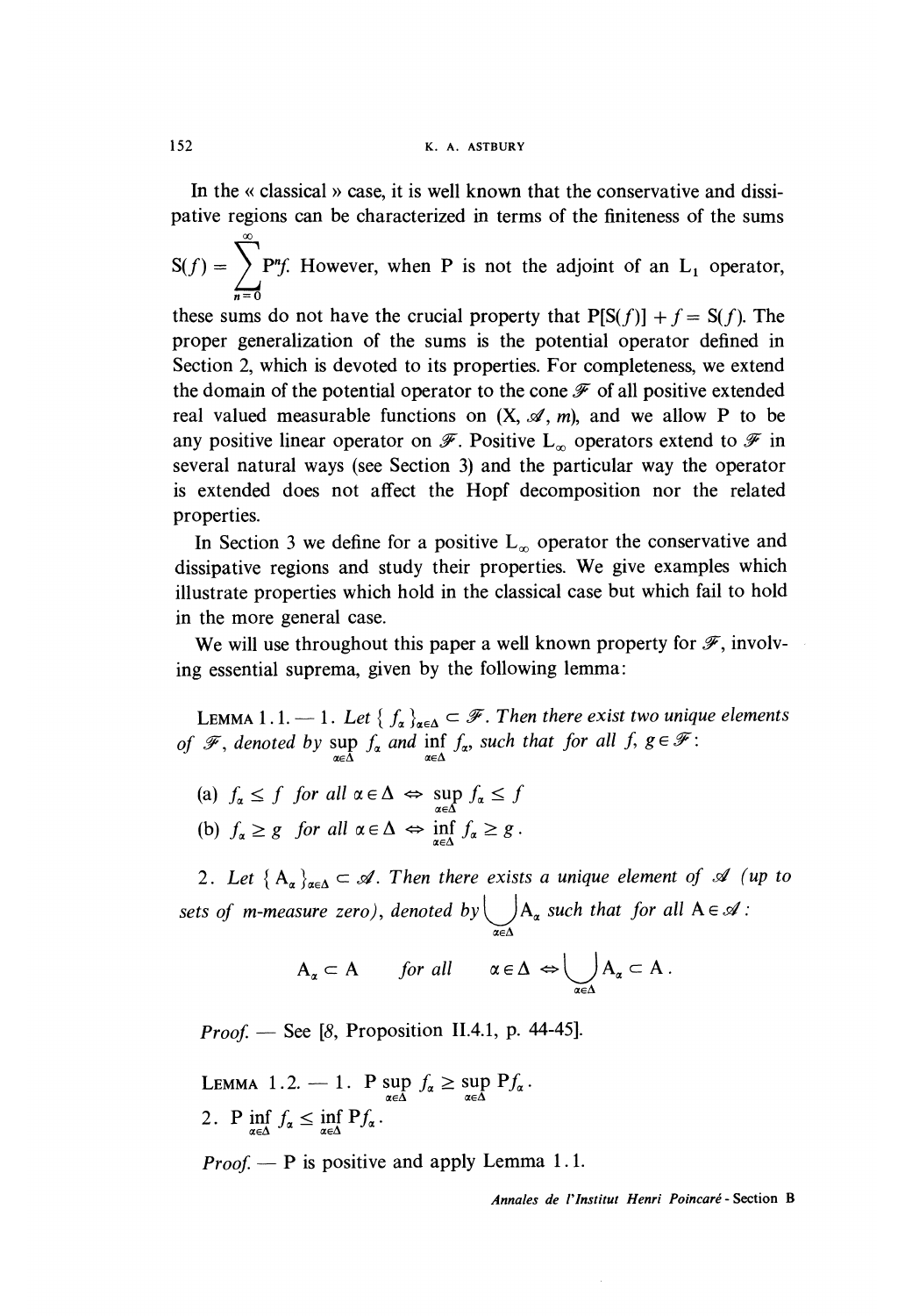### . 2. THE POTENTIAL OPERATOR

Let P be a positive linear operator on  $\mathscr{F}$ :

$$
P(f + g) = Pf + Pg \quad \text{for} \quad f, g \in \mathcal{F}
$$
  
 
$$
Paf = aPf \qquad \text{for} \quad a \in \mathbb{R}, 0 \le a < \infty.
$$

(Multiplication in the extended reals for the finite case is as usual, and for the infinite case is defined by  $a \cdot \infty = \infty \cdot a = \infty$  for  $a > 0$ , and  $0 \cdot \infty = \infty \cdot 0 = 0$ .

DEFINITION 2.1. — For any  $f \in \mathcal{F}$ , let  $\mathcal{S} = \{ g \in \mathcal{F} | P g + f \le g \}$ . Clearly the function  $g = \infty \in \mathcal{S}$ . Define the *potential* of f (with respect to P) by  $E(f) = \inf g$ . The map  $E : \mathcal{F} \to \mathcal{F}$  is called the potential operator. It will be shown in the next theorem that  $E$  is linear so we will write  $Ef$ for  $E(f)$ . We will also write  $E(A)$  for  $E(1_A)$ .

THEOREM 2.1.  $-1$ . PE $f + f = Ef$ . 2.  $g \in \mathcal{F}$  and  $Pg + f \leq g \Rightarrow Ef \leq Pg + f$ . 3.  $E(f + g) = Ef + Eg$ .  $E(af) = aEf$  for  $0 \le a < \infty$ . 4. Ef = Eg  $\Rightarrow$  f = g on {PEf <  $\infty$  }.

*Proof.* - 2. Let Pg +  $f \le g$ . Then P(Pg + f) +  $f \le (Pg + f)$ .

1. For any g which satisfies  $Pg + f \leq g$ , we have  $PEf + f \leq Pg + f \leq g$ , and  $\text{PEf} + f$  is a lower bound for g. The other direction follows from 2.

3. From 1 we have  $E(f + g) \le Ef + Eg$  and  $Eg \le E(f + g)$ .  $h \in \mathcal{F}$ defined by

$$
h = \begin{cases} \infty & \text{where} \quad \mathbf{E}(f+g) = \infty \\ \mathbf{E}(f+g) - \mathbf{E}g & \text{where} \quad \mathbf{E}(f+g) < \infty \end{cases}
$$

is the largest solution of  $h + Eg = E(f + g)$ . Another solution is  $Ph + f$ , hence  $Ph + f \leq h$ , and therefore  $Ef \leq h$ . The second part of 3, and 4 follow from 1.

The following characterization of potential is useful and is needed in the proof of Theorem 2.2.

DEFINITION 2.2. - A subset  $\mathscr S$  of  $\mathscr F$  is called an E-class for  $f \in \mathscr F$  if:

i) 
$$
f \in \mathcal{S}
$$
  
\nii)  $g \in \mathcal{S} \Rightarrow Pg + f \in \mathcal{S}$   
\niii)  $\{ g_{\alpha} \}_{\alpha \in \Delta} \subset \mathcal{S} \Rightarrow \sup_{\alpha \in \Delta} g_{\alpha} \in \mathcal{S}.$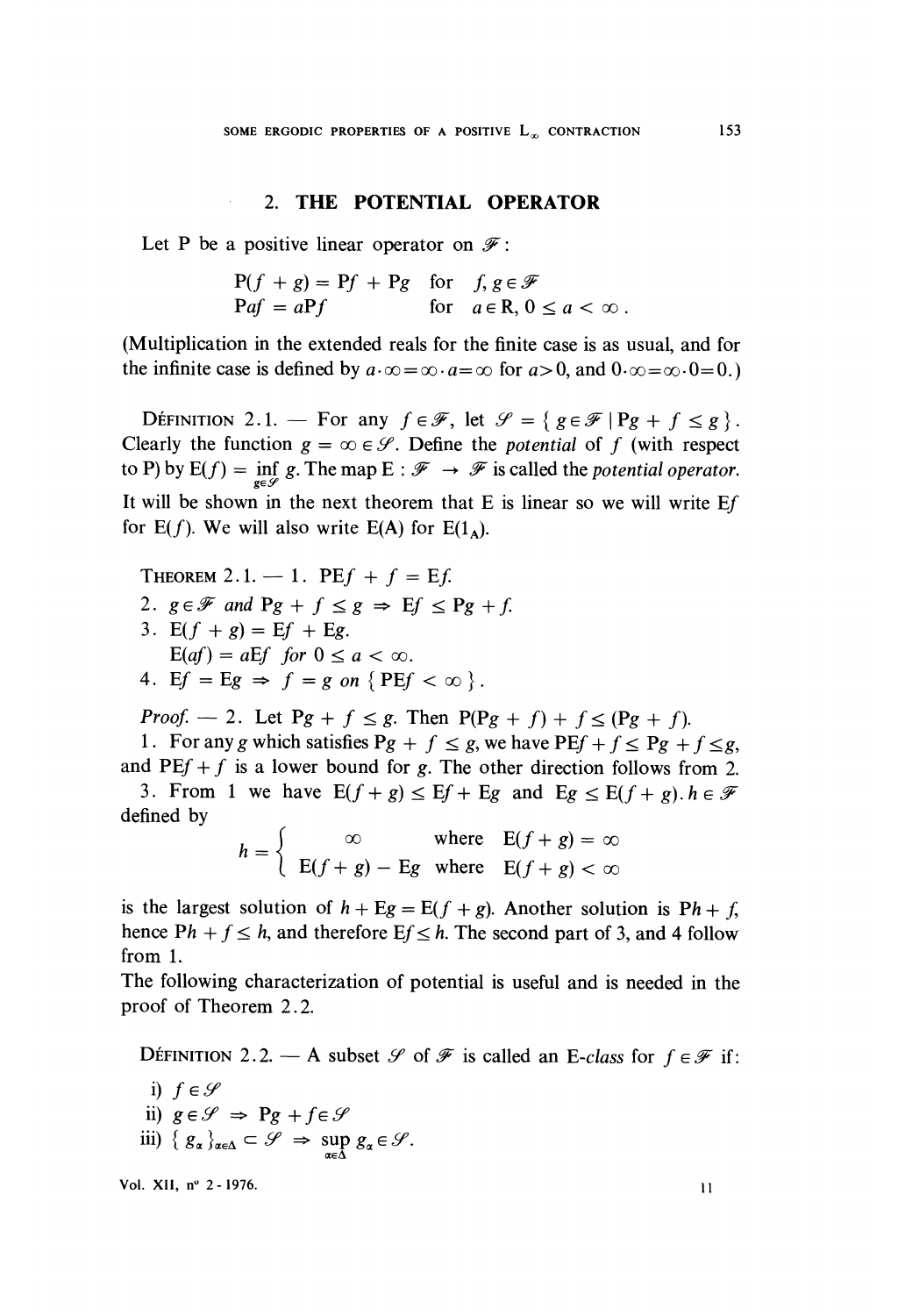Note that  $\mathscr F$  is an E-class for any  $f \in \mathscr F$ , and that arbitrary intersections of E-classes for f are again E-classes for f. Denote by  $\mathscr{E}_f$  the smallest E-class for  $f$ , i. e., the intersection of all E-classes for  $f$ .

LEMMA 2.1. -  $Ef = \sup_{g \in \mathscr{E}_f} g$ .

*Proof.* — According to the definition of E-classes, P (sup  $g$ ) + j hence P (sup g) +  $f \le \sup_{g \in \mathscr{E}_f} g$ . By the definition of Ef, E $f \le \sup_{g \in \mathscr{E}_f} g$ . To establish the other direction, notice that the set  $\mathcal{S} = \{ g \in \mathcal{S}_f | g \leq EJ \}$ is an E-class for f. By the minimality of  $\mathscr{E}_f$ , we have  $\mathscr{E}_f = \mathscr{S}$ . Therefore  $\sup_{g \in \mathscr{E}_f} g \leq Ef.$ 

COROLLARY 2.1.  $-\sum_{i=1}^{\infty} P^{n}f \leq Ef$ . Equality holds if P is monotonically  $n=0$ continuous  $(f_n \nearrow f \Rightarrow Pf_n \nearrow Pf)$ .

*Proof.*  $-\sum_{i=1}^{\infty} P^{n}f \in \mathscr{E}_f$ . If P is monotonically continuous, then  $\label{eq:3.1} \mathbf{P}\biggl(\sum^{\infty}\mathbf{P}^{n}f\biggr)+f=\sum^{\infty}\mathbf{P}^{n}f$ 

and equality follows from the definition of Ef

The following is an example where equality does not hold.

EXAMPLE 2.1. - Let  $X = \{0, 1, 2, \dots\}$ , let  $\mathscr A$  be the family of all subsets of X, and let  $m$  be a probability measure having positive mass at each point of X. Let  $\mu$  be a positive, purely finitely additive measure on  $(X, \mathcal{A})$  with  $\mu(X) = 1$ . Define P by  $Pg(x) = g(x - 1)$  for  $x > 0$ , and  $Pg(0) = \int g d\mu$ . Let  $f = 1_{\{N\}}$  where  $N \in X$ . Then  $\sum_{i=1}^{\infty} P^n f = 1_{\{N, \infty\}} \in \mathscr{E}_f$ .

After N applications of  $P(\cdot) + f$  we have  $1 \in \mathcal{E}_f$ , hence  $1 \leq Ef$ . Furthermore,  $P1 = 1$  and Theorem 2.3 will yield  $Ef = \infty$ .

THEOREM 2.2.  $-$  PE $f =$  EP $f$ .

*Proof.* — Clearly EPf  $\leq$  PEf. To establish the other direction, we wish to show that the set

$$
\mathcal{S} = \{ g \in \mathcal{E}_f \mid Pg + f \ge g \text{ and } Pg \le EPf \}
$$

is an E-class for f. Clearly i) and ii) of the definition hold. Let  $\{g_{\alpha}\}_{{\alpha}\in\Delta}\subset\mathscr{S}$ .

Annales de 1'Institut Henri Poincaré - Section B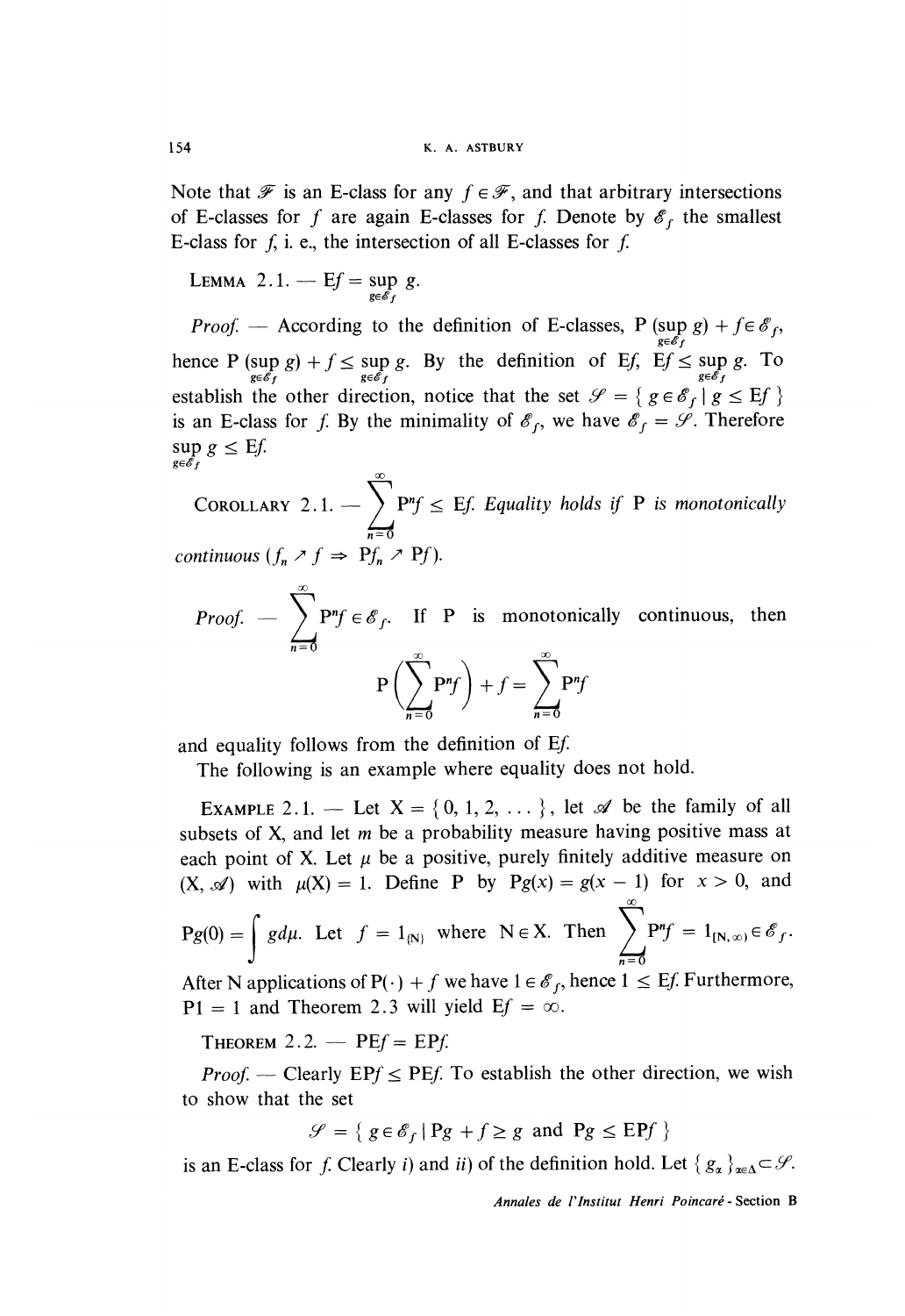Then

$$
P(\sup_{\alpha\in\Delta} g_{\alpha})+f\geq \sup_{\alpha\in\Delta} P g_{\alpha}+f=\sup_{\alpha\in\Delta} (P g_{\alpha}+f)\geq \sup_{\alpha\in\Delta} g_{\alpha}.
$$

We also have

$$
P\left(\sup_{\alpha\in\Delta}g_{\alpha}\right)\leq P\sup_{\alpha\in\Delta}\left(Pg_{\alpha}+f\right)\leq P\sup_{\alpha\in\Delta}\left(EPf+f\right)=PEPf+Pf=EPf.
$$

Hence iii) holds. By the minimality of  $\mathscr{E}_f$ , we have  $\mathscr{S} = \mathscr{E}_f$  and, therefore,  $PEf \leq EPf$ .

THEOREM 2.3. — Let  $Pg = g \leq Ef$ . Then  $g + Ef = Ef$ .

*Proof.* —  $h \in \mathcal{F}$  defined by

$$
h = \begin{cases} \infty & \text{where} \quad \text{E}f = \infty \\ \text{E}f - g & \text{where} \quad \text{E}f < \infty \end{cases}
$$

is the largest solution of  $h + g = Ef$ . Another solution is  $Ph + f$ ; hence  $Ph + f \leq h$ . Therefore  $Ef \leq h$ .

THEOREM 2.4 (Domination Principle). — Let  $Pg \leq g$  and let  $Ef \leq g$ on  $\{f > 0\}$ . Then  $Ef \leq g$ .

*Proof.* — Let  $h = \min$  (Ef, g) =  $\min$  (Ef, g + f) by hypothesis. Furthermore  $Ph + f \leq h$  and  $Ef \leq h$ .

COROLLARY 2.2. - Let  $P1 \le 1$ . Then:

1. (Maximum Principle). If  $E f \le Eg + a$  on  $\{f > 0\}$  where  $0 \le a \in \mathbb{R}$ , then  $Ef \le Eg + a$ .

2. If  $E(A) \le a \in R$  on A, then  $E(A) \le a$ .

3. If  $E(A) < \infty$ , then there exist sets  $A_n \nearrow A$  such that  $E(A_n) \leq n$ .

Proof. - Parts 1 and 2 are immediate. To establish 3, let  $A_n = A \cap \{ E(A) \le n \}$ . Then  $E(A_n) \le E(A) \le n$  on  $A_n$ . Apply part 2.

THEOREM 2.5 (Riesz Decomposition).  $-$  If Pg  $\leq$  g, then there exist f,  $h \in \mathcal{F}$  such that  $Ph = h$  and  $g = Ef + h$ . Furthermore, f satisfies  $Pg+f = g$ ; also, we can take for f any solution of  $Pg + f = g$ .

*Proof.* - If  $Ph = h$  and  $g = Ef + h$ , then  $Pg + f = g$ . Let f be any solution to Pg + f = g, e. g., f =  $\infty$  where g =  $\infty$  and f = g - Pg where  $g < \infty$ . Clearly E $f \leq g$ .  $k \in \mathcal{F}$  defined by

$$
k = \begin{cases} 0 & \text{where} & \text{E}f = \infty \\ g - \text{E}f & \text{where} & \text{E}f < \infty \end{cases}
$$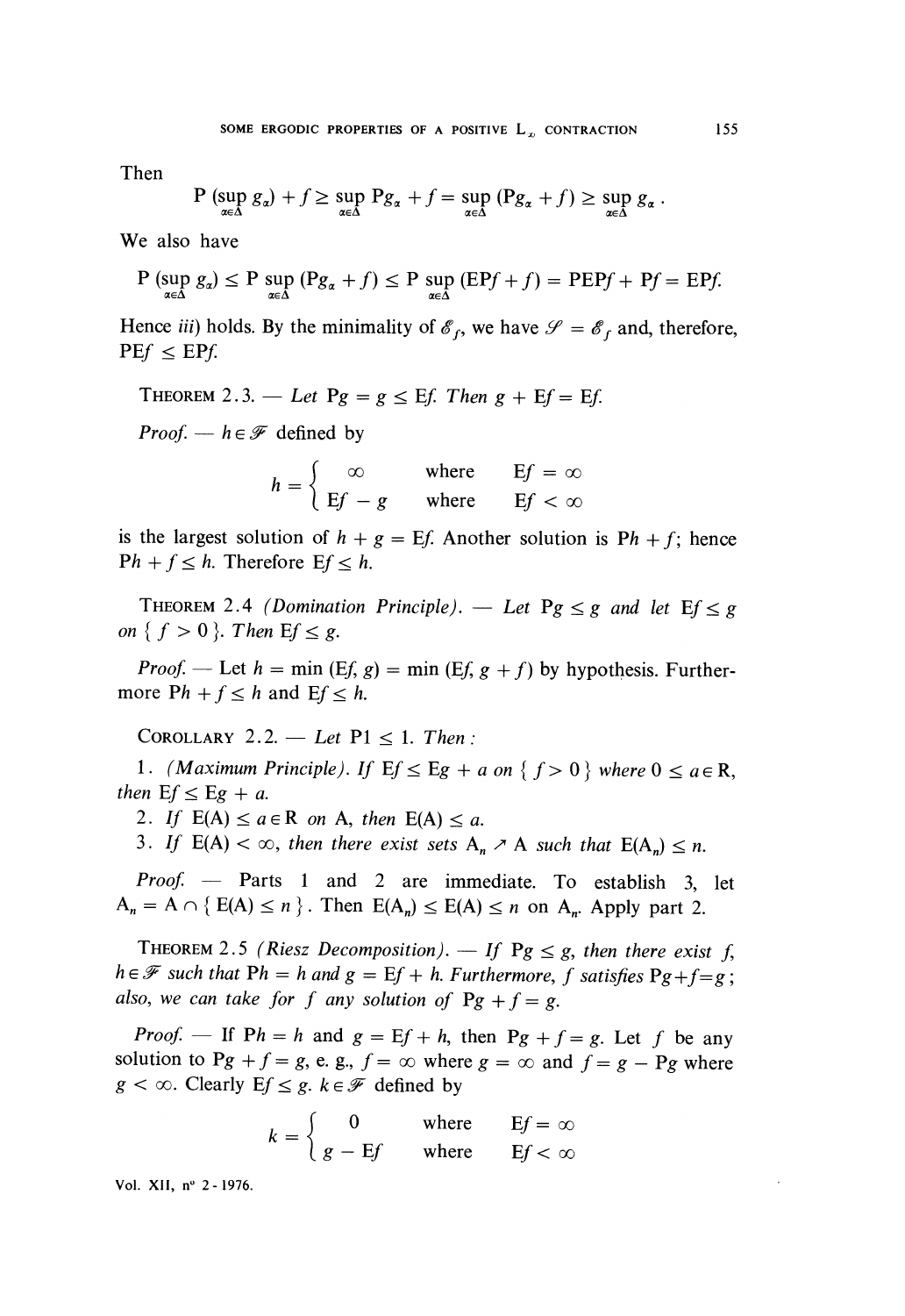is the smallest function satisfying  $k + Ef = g$ . Another solution is  $Pk \geq k$ . Notice that  $k \leq g$ . Let  $\mathcal{S} = \{ j \in \mathcal{F} \mid j \leq Pj \text{ and } j \leq g \}$  and let  $h = \sup j$ . Clearly  $h \ge k$  and  $h + Ef \ge g$ . Furthermore  $Ph \ge h$  and  $Ph \in \mathscr{S}$ , hence  $Ph = h$ .

To establish that  $h + Ef \leq g$ , define  $k_1 \in \mathcal{F}$  by

$$
k_1 = \begin{cases} \infty & \text{where} \quad g = \infty \\ g - h & \text{where} \quad g < \infty \end{cases}.
$$

Clearly  $k_1$  is the largest function satisfying  $k_1 + h = g$ . Another solution  $Pk_1 + f \leq k_1$  and therefore  $Ef \leq k_1$ .

COROLLARY 2.3.  $-$  If Pg  $\leq$  g  $\leq$  Ef  $<$   $\infty$ , then g = Eh for some  $h \in \mathcal{F}$ . *Proof.*  $g = Eh + j$  where Pj = j. By Theorem 2.3 we have Ef + j = Ef <  $\infty$  and, hence, j = 0.

COROLLARY 2.4. — Let  $Pg \leq g$  and let  $\lim_{n \to \infty} P^n g = 0$  on  $\{g < \infty\}$ . Then  $g = Ef$  for some  $f \in \mathcal{F}$ .

*Proof.* — Define f so that Pg + f = g and  $f = \infty$  where  $g = \infty$ . Then  $g = Ef + h$  and  $Ph = h$ .  $h = \lim_{n \to \infty} P^n h \le \lim_{n \to \infty} P^n g = 0$  on  $\{g < \infty\}$ . On  ${ g = \infty }$  we have  $Ef \ge f = \infty$ .

THEOREM 2.6 (Balayage). — Let  $Ef < \infty$  and  $A \in \mathcal{A}$ . Then there exists a unique  $g \in \mathcal{F}$  such that  $Eg \leq Ef$ , g is supported on A, and  $Eg = Ef$  on A.

*Proof.* - Let  $\mathcal{S} = \{ j \in \mathcal{F} \mid j = Ef \text{ on } A, \text{ and } Pj \leq j \}.$  Clearly  $Ef \in \mathcal{S}$ . Let  $h = \inf_{j \in \mathcal{S}} j$ . Clearly  $Ph \le h \le Ef$  and  $h = Ef$  on A. By Corollary 2.3, we have  $h = Eg$  for some  $g \in \mathcal{F}$ . Let  $g_1 = 1_A g$ ,  $g_2 = 1_A g$  and let  $g_3 = g_1 + Pg_2$ . Then, using Theorem 2.2,

$$
g_2 + Eg_3 = g_2 + Eg_1 + EPg_2 = g_2 + PEg_2 + Eg_1 = Eg_2 + Eg_1 = Eg = h.
$$

Therefore Eg<sub>3</sub> = Eg = Ef on A and, by minimality of h, Eg  $\le$  Eg<sub>3</sub>. Hence  $g_2 + Eg \leq g_2 + Eg_3 = Eg < \infty$  and  $g_2 = 0$ , i. e. g is supported on A. To establish uniqueness, let g' also be supported on A with Eg' = Ef on A. By Theorem 2.4, Eg' = Eg  $< \infty$  and  $g = g'$  follows from Theorem 2.1(4).

 $Remark.$  Previous abstract studies of potential operators assumed P to be monotonically continuous. See [I] and [7, Chapter IX].

Annales de 1'Institut Henri Poincaré - Section B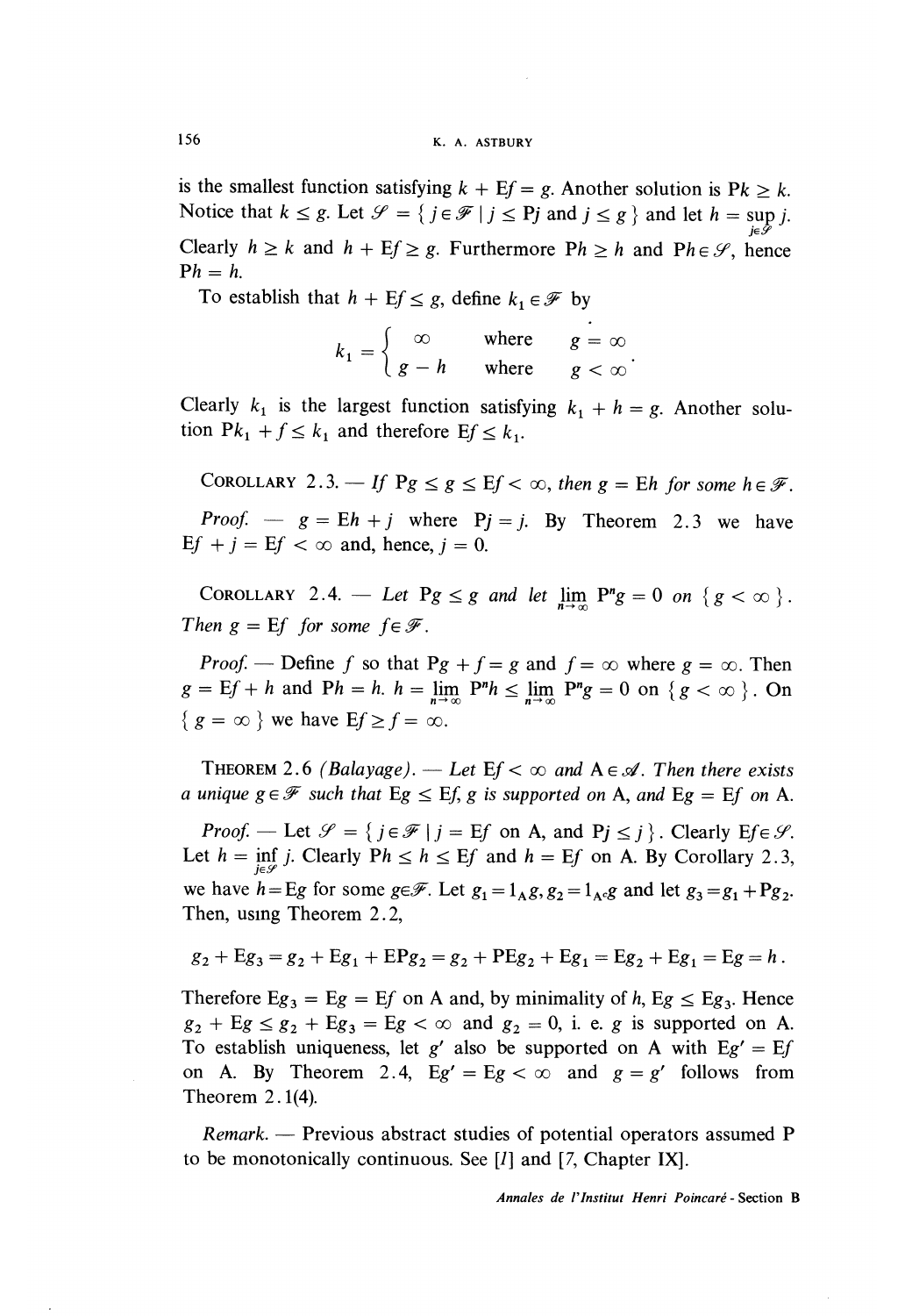### 3. THE ERGODIC DECOMPOSITION

Throughout this section we will assume that P is a positive linear  $L_{\infty}(X, \mathcal{A}, m)$  contraction. We wish to extend P to  $\mathcal{F}$  in order to apply the potential operator E. One natural extension is given by  $Pf = \sup_{f \ge g \in L_{\infty}} Pg$ . This is the smallest possible extension and has the sometimes useful property that  $P \infty 1_A = \infty P1_A$ . The largest possible extension is given by  $Pf = \infty 1_X$  for all  $f \in \mathcal{F} - L_{\infty}$ . Additional extensions can be generated from any pair of extensions P<sub>1</sub> and P<sub>2</sub> by  $1_AP_1 + 1_AP_2$  for any A  $\in \mathcal{A}$ . We will assume for the remainder of this section that P has been extended to  $\mathscr F$ , but we will make no restriction concerning the particular choice of the extension.

DÉFINITION 3.1. — The dissipative part of X is  $D = \bigcup \{A \in \mathcal{A} \mid E(A) < \infty \}$ . The conservative part of X is  $C = X - D$ .

An immediate application of Corollary 2.2 gives us  $D = \bigcup_{E(A) \in L_{\infty}} A$ .

Hence, for any positive linear contraction of  $L_{\infty}$ , the dissipative part does not depend on the particular extension of the operator to  $\mathscr{F}$ .

THEOREM 3.1. — Let  ${f > 0} \subset C$ . Then Ef takes only the values 0 or  $\infty$ .

*Proof.* – First we wish to show that  $Ef = \infty$  on  $\{f > 0\}$ . Let  $a \in R$ , and, for each  $n \in \mathbb{Z}^+$ , let  $A_n = \{Ef \le a\} \cap \{f \ge \frac{1}{n}\}$ . Then  $1_{A_n} \le nf$  and  $E(A_n) \le E(nf) \le na$  on  $A_n$ . By Corollary 2.2 we have  $E(A_n) \le na$ . However,  $A_n \subset C$  by hypothesis. Hence  $A_n = \emptyset$ . Also

$$
\{Ef \le a\} \cap \{f > 0\} = \bigcup_{n=1}^{\infty} A_n = \emptyset
$$

and  $Ef = \infty$  on  $\{f > 0\}$ .

Let

$$
g = \begin{cases} \infty & \text{where} \quad \text{E}f = \infty \\ 0 & \text{elsewhere} \end{cases}.
$$

Clearly  $g \leq Ef$ . Also  $Pg \leq PEf \leq Ef$ . Notice that Pg can take only the values 0 or  $\infty$  since, for any  $0 \le b \in \mathbb{R}$ ,  $bPg = Pbg = Pg$ . Hence  $Pg \le g$ . Furthermore,  $Pg + f \leq g$  because  $Ef = \infty$  on  $\{f > 0\}$ . Therefore  $Ef \leq g$ and  $Ef = g$ .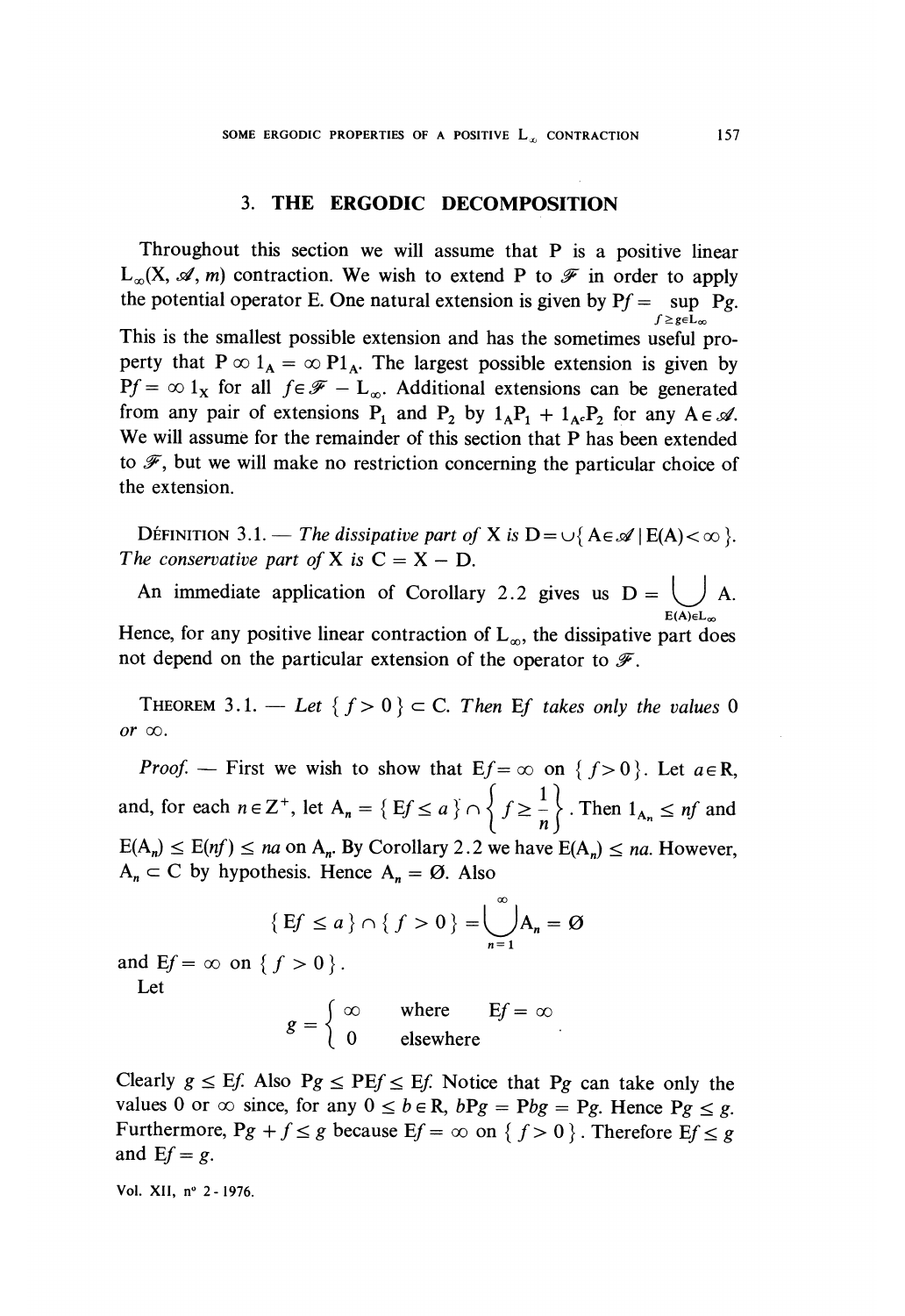158 K. A. ASTBURY

The following corollary gives us the classical Hopf ergodic decomposition.

COROLLARY 3.1. — Let P be generated by the dual of a positive  $L_1$  contraction T, and let  $u \in L_1^+$ . Then:

$$
\sum_{n=0}^{\infty} T^n u = 0 \text{ or } \infty \quad \text{on } C
$$

$$
\sum_{n=0}^{\infty} T^n u < \infty \quad \text{on } D.
$$

 $Proof.$  —

$$
\int_{A} \sum_{n=0}^{\infty} T^{n} u dm = \int_{X} \left( \sum_{n=0}^{\infty} T^{n} u \right) 1_{A} dm = \int_{X} \left( \sum_{n=0}^{\infty} P^{n} 1_{A} \right) u dm = \int_{X} E(A) u dm.
$$

This is 0 or  $\infty$  for all A  $\subset$  C, and bounded above by n  $\int_{x} u dm$  for A = A<sub>n</sub> of Corollary 2.2.

COROLLARY 3.2. — If 
$$
Pg \leq g
$$
 then  $Pg = g$  on C.

*Proof.* — Let  $A_n = C \cap \left\{ Pg + \frac{1}{n} < g \right\}$ . Then  $Png + 1_{A_n} \le ng$ , and, by Theorem 2.1(2),  $E(A_n) \leq Png + 1_{A_n}$ , which is strictly less than  $\infty$  on  $A_n$  by the definition of  $A_n$ . According to Theorem 3.1,  $A_n = \emptyset$ . Hence

$$
C \cap \{ \, Pg < g \, \} = \bigcup_{n=0}^{\infty} A_n = \varnothing \, .
$$

THEOREM 3.2.  $-$  Ef can take only the values 0 or  $\infty$  on C.

*Proof.* — Let  $\mathcal{S} = \{ g \in \mathcal{F} \mid g = Ef \text{ on } C \text{, and } Pg \le g \}.$  Clearly  $Ef \in \mathcal{S}$ . Let  $h = \inf_{n \in \mathcal{S}} g$ . Clearly  $h \in \mathcal{S}$ . Also P(Ph)  $\leq$  Ph, and Ph = h = Ef on C by Corollary 3.2; hence  $Ph \in \mathcal{S}$ . By minimality of h we have  $Ph = h \leq Ef$ . Theorem 2.3 gives us  $Ef + h = Ef$ , and  $2Ef = Ef$  on C.

The following theorem is a summary of the previous theorems.

THEOREM  $3.3 - The following are equivalent:$ 

- 1.  $A \subset C$ .
- 2.  $Pg \leq g \in \mathcal{F} \Rightarrow Pg = g \text{ on } A$ .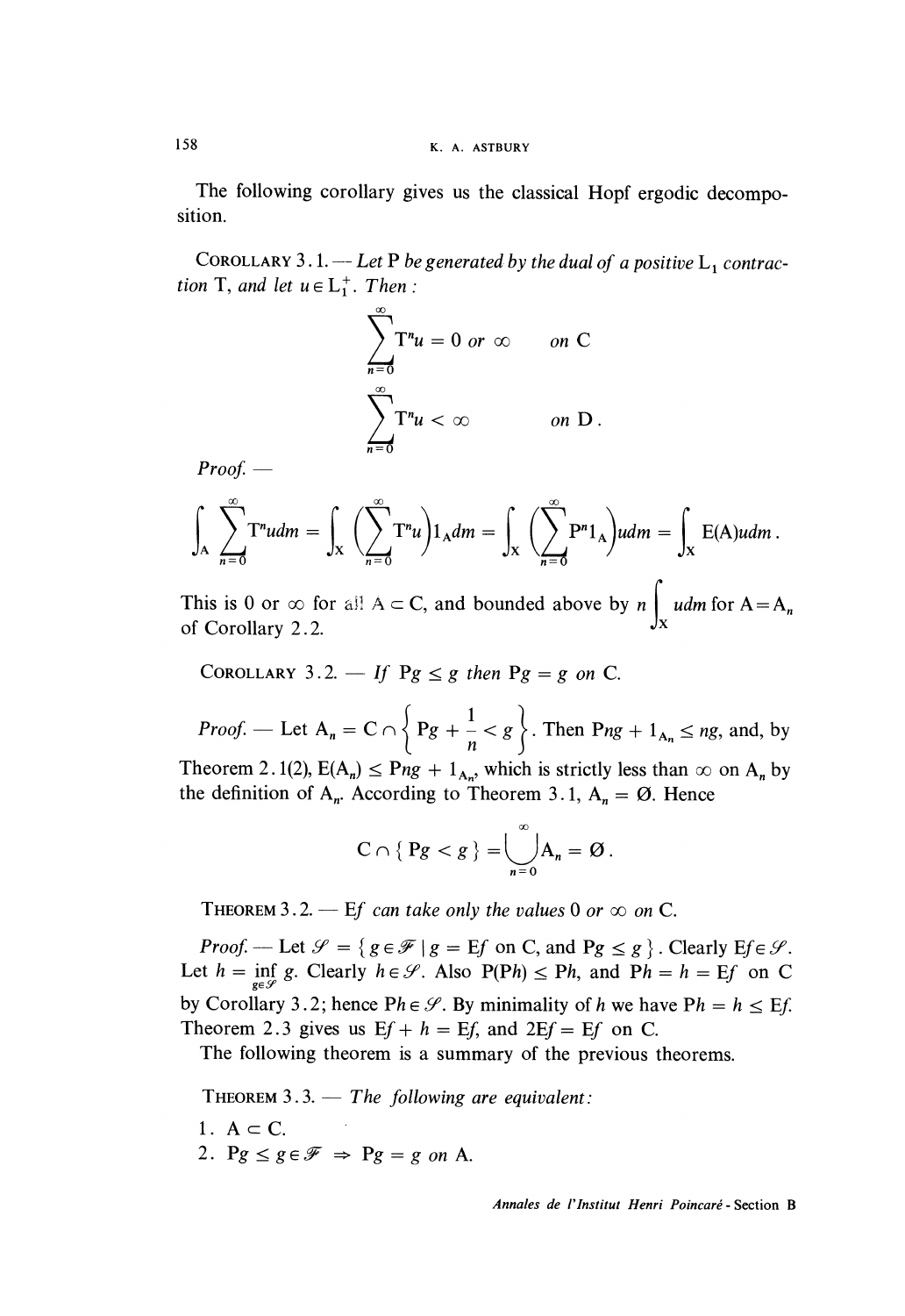3.  $f \in \mathcal{F}$  and  $\{f > 0\} \subset A \Rightarrow Ef$  takes only the values 0 or  $\infty$ . 4. For  $f \in \mathcal{F}$ , Ef can take only the values 0 or  $\infty$  on A.

Furthermore, the theorem remains true if  $\mathscr F$  is replaced by  $L_{\infty}$  in 2, and if  $\mathscr F$  is replaced by  $L_{\infty}^+$  in 3 and 4.

*Proof.*  $-1 \Rightarrow 2, 3$  and 4 by previous theorems.

 $2 \Rightarrow 2(L_{\infty})$ . Let  $Pg \leq g \in L_{\infty}$ . Then  $P(g + || g ||) \leq g + || g || \in \mathcal{F}$ . By 2,  $P(g + ||g||) = g + ||g||$  on A, and also P1 = 1 on A. Hence Pg = g on A.

 $3 \Rightarrow 3(L_{\infty}^{+})$  and  $4 \Rightarrow 4(L_{\infty}^{+})$ . Obvious.

 $\sim 1 \Rightarrow \sim 2(L_{\infty}), \sim 3(L_{\infty}^+), \text{ and } \sim 4(L_{\infty}^+).$  Let  $A \cap D \neq \emptyset$ . By Corollary 2.2, there exists a set B such that  $\phi \neq B \subset A \cap D$  and  $E(B) \in L_{\infty}$ . Let  $g = E(B)$  and  $f = 1_B$ .

COROLLARY 3.3. — For  $n \in \mathbb{Z}^+$ , P and P<sup>n</sup> have the same ergodic decompositions.

*Proof.* — Let C and  $C_n$  be the conservative parts of P and P<sup>n</sup> respectively, and apply part  $2(L_{\infty})$  of Theorem 3.3. If  $Pg \le g \in L_{\infty}$ , then  $P^ng \le g$ ,  $P^ng = g$  on  $C_n$ , and  $Pg = g$  on  $C_n$ ; hence  $C_n \subset C$ . If  $P^ng \leq g \in L_\infty$ , then  $P\left(\sum_{i} P^{i}g\right) = \sum_{i} P^{i}g \leq \sum_{i} P^{i}g$ , equality holds on C, and  $P^{n}g = g$  on C by cancellation; hence  $C \subset C_n$ .

 $Remark. - A similar decomposition for a transition probability on a$ topological space is given in  $[4]$   $[5]$  and  $[6]$ .

We will now give some examples which are not treated by the classical theory, and which will illustrate some of the unexpected things that can occur. In each case  $(X, \mathcal{A}, m)$  and  $\mu$  will be the same as in Example 2.1, and  $P1 = 1$ .

EXAMPLE 3.1. — Define P by  $Pf(x) = f(0)$  for  $x \ge 1$ , and  $Pf(0) = \int f d\mu$ . It is easy to show that  $C = \{0\}$  and  $D = \{1, 2, 3, \dots\}$ . Therefore  $P1_C = 1_D$ and  $P1_D = 1_C$ . Furthermore the averages  $\frac{1}{N} \sum_{n=1}^{N} P^n f$  converge uniformly for all  $f \in L_{\infty}$ , but there is no finite invariant (countably additive) measure.

EXAMPLE 3.2. – Same as Example 3.1 except replace  $\mu$  by  $\frac{1}{2}\mu + \frac{1}{2}m$ .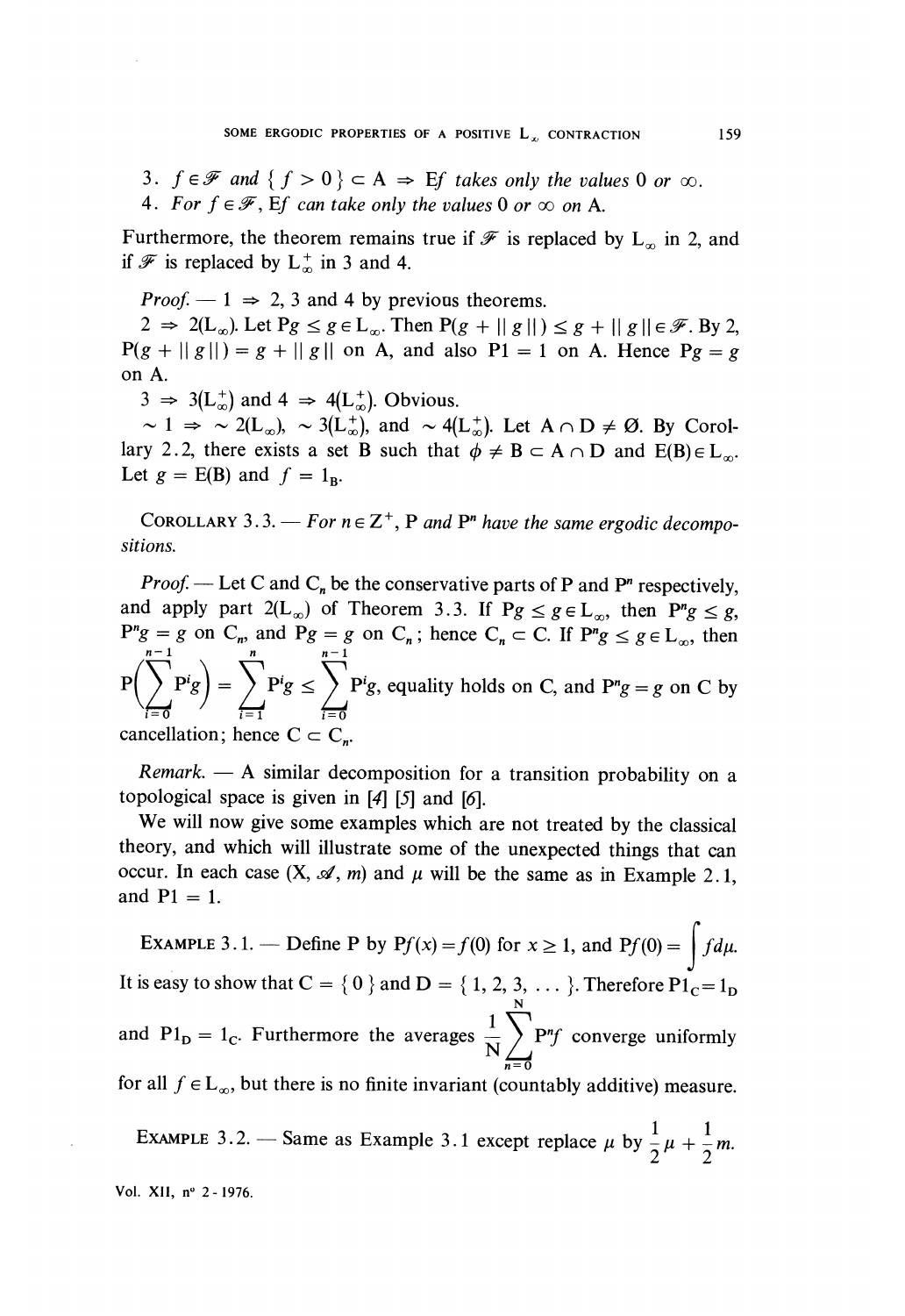N Then X = C, the averages  $\frac{1}{N} \sum_{n=0}^{N} P^{n}f$  converge uniformly for all

for non-negative  $f \neq 0$  the limit is not 0, but still there is no finite invariant measure.

EXAMPLE 3.3. - Define P by  $Pf(x) = f(x - 1)$  for  $x \ge 2$ ,  $Pf(1) = f(1)$ and  $Pf(0) = \int f d\mu$ . In this example  $\overline{N} \sum_{n=0}^{n} P^{n}1_{\{1\}}$  converges pointwise to  $1_{\{1,2,...\}}$  which is not invariant  $(P1_{\{1,2,...\}} \neq 1_{\{1,2,...\}}).$ 

EXAMPLE 3.4. — Define P by  $Pf(x) = f(x)$  for  $x \ge 1$ , and  $Pf(0) = \int f d\mu$ .

Let  $A_n = [1, n]$ , so that  $A_n \nearrow A = [1, \infty)$ . Then  $P1_{A_n} = 1_{A_n}$ , but  $P1_A \neq 1_A$ .

Example 3.4 shows that the invariant sets  $\Sigma_i = \{ A \in \mathcal{A} \mid P1_A = 1_A \},\$ which form a ring (see [2, p. 8]), do not necessarily form a  $\sigma$ -ring, even if they form an algebra. However, in the conservative case, the invariant sets are more conventional.

THEOREM 3.4. - Let  $X = C$ . Then:

- 1.  $\Sigma_i$  is a  $\sigma$ -algebra.
- 2. Pf =  $f \in \mathcal{F}$   $\Rightarrow$  f is  $\Sigma$ ; measurable.
- 3.  $f \in L_{\infty}$  is  $\Sigma_i$  measurable  $\Rightarrow$  Pf = f.

4.  $f \in \mathcal{F}$  is  $\Sigma$ , measurable, and  $P \in \mathcal{D}$   $1_A = \infty$   $P1_A$  for all  $A \in \mathcal{A} \Rightarrow Pf = f$ .

*Proof.* - 1. P1 = 1 by conservativity. Let  $A_n \in \Sigma_i$ ,  $A_n \setminus A$ . Then inf  $1_{A_n} = 1_A$  and  $PI_A \le 1_A$ . Equality holds by conservativity and  $A \in \Sigma_i$ .

2. Let Pf =  $f \in \mathcal{F}$ . Notice that if Pf<sub>a</sub> =  $f_{\alpha}$ ,  $\alpha \in \Delta$ , then P  $\inf_{\alpha \in \Delta} f_{\alpha} \le \inf_{\alpha \in \Delta} f_{\alpha}$ and equality holds by conservativity. For  $a \in \mathbb{R}^+$ , let  $h = \min (f, a) \in L_\infty$ and let  $g = f - h \in \mathcal{F}$ . Ph = h and Pg = g. Clearly  $\{g > 0\} = \{f > a\}.$ Let  $g_n = \min(1, ng)$ . Then  $g_n \geq 1_{\{f > a\}}$  and  $(1 - g_n) \geq 1_{\{f \leq a\}}$  with  $P(1 - g_n) = 1 - g_n$ . Therefore  $\{ f \le a \} \subset \Sigma_i$ .

3. This is clear by approximation.

4. Let  $f \in \mathscr{F}$  be  $\Sigma_i$  measurable and let  $P \in \mathcal{A}$ ,  $\Delta = \infty$   $P1_A$  for all  $A \in \mathscr{A}$ . Then  $P(\infty 1_{\{f>n\}}) = \infty P1_{\{f>n\}} = \infty 1_{\{f>n\}}$ . By 3, min  $(f, n)$  is invariant under P. Therefore  $Pf_n = f_n$  where  $f_n = \min (f, n) + \infty 1_{\{f > n\}}$ . Finally  $f = \inf f_m$ , hence  $Pf = f$ .

COROLLARY 3.4. - Let  $P \infty 1_A = \infty P1_A$  for all  $A \in \mathcal{A}$  and let  $Ef = \infty$ for all  $f \in \mathcal{F}$ ,  $f \neq 0$ . Then  $Pf = f \Rightarrow f = constant$ .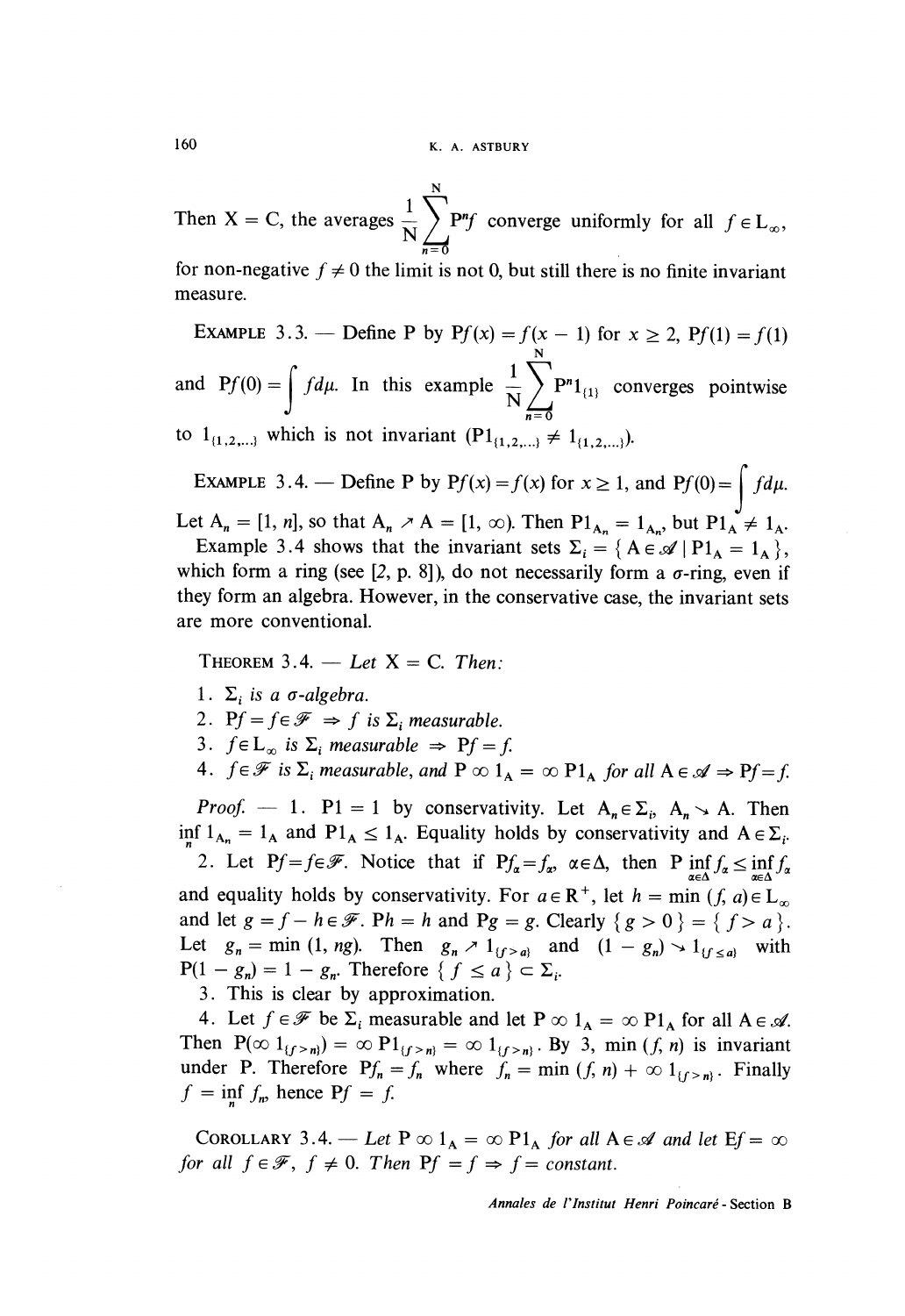*Proof.* - Clearly X = C. Let  $A \in \Sigma_i$ . Then  $P \infty 1_A + 1_A = \infty 1_A$  and  $E(A) \leq \infty$  1<sub>A</sub>. By hypothesis, A = X or Ø. Therefore  $\Sigma_i$  is trivial, and, by Theorem 3.4, f is  $\Sigma$ , measurable.

As an application we obtain a result on eigenvalues. P can be extended to a contraction of the complex  $L_{\infty}$ :  $P(g_1 + ig_2) = Pg_1 + iPg_2$ . By identifying L<sub>∞</sub> as a C(K) space it is known that if Pf<sub>i</sub> =  $\lambda_i f_i$ ,  $|\lambda_i| = 1$  and  $|f_i| \equiv 1$ for  $j = 1, 2$ , then  $P(f_1 f_2) = \lambda_1 \lambda_2 f_1 f_2$  (see [9]).

THEOREM 3.5. -- Let X = C. If  $Pf_i = \lambda_i f_i$ ,  $|\lambda_i| = 1$  for  $f_i \in L_{\infty}$ ,  $j = 1, 2$ , then  $P(f_1 f_2) = \lambda_1 \lambda_2 f_1 f_2$ .

*Proof.* — Let 
$$
Pf_j = \lambda_j f_j
$$
,  $|\lambda_j| = 1$  and  $f_j \in L_\infty$  for  $j = 1, 2$ .  

$$
P | f_j | \ge |Pf_j| = |\lambda_j f_j| = |f_j|.
$$

By conservativity  $P | f_i | = |f_i|$  (consider  $|| f_i ||_{\infty} - |f_i|$ ) and  $|| f_i ||$  is  $\Sigma_i$ measurable. Notice that for  $A \in \Sigma_i$  and  $g \in L_{\infty}$  we have  $P1_Ag = 1_APg$ . On  $A = \{ | f_1 || f_2 | = 0 \} \in \Sigma_i$  we clearly have  $P(f_1 f_2) = 0 = \lambda_1 \lambda_2 f_1 f_2$ . We will restrict our attention to the invariant set  $A = \{ |f_1||f_2| > 0 \}$ , so we may assume  $|f_1||f_2|> 0$ . a. e. We will make use of another property of  $\Sigma_i$ , obtained by approximation: if  $g_1, g_2 \in L_{\infty}$  and  $g_1$  is  $\Sigma_i$  measurable, then P(g<sub>1</sub>g<sub>2</sub>) = g<sub>1</sub>P<sub>g<sub>2</sub>. Setting g<sub>1</sub> = | f<sub>j</sub>| and g<sub>2</sub> =  $\frac{f_j}{|f_i|}$  yields that  $\frac{f_j}{|f_j|}$ </sub>  $|J_j|$   $|J_j|$ is a unimodular eigenfunction for P with eigenvalue  $\lambda_j$ . Let  $g_1 = |f_1| |f_2|$ and  $g_2 = \frac{f_1}{|f_1|} \frac{f_2}{|f_2|}$  and apply the result of [9] to complete the proof.

#### ACKNOWLEDGMENT

The author wishes to thank Professor Michael Lin for his very helpful suggestions and for his advice during the preparation of the manuscript.

#### REFERENCES

- [1] J. DENY, Les noyaux élémentaires, Séminaire de Théorie du Potential (directed by M. BRELOT, G. CHOQUET, AND J. DENY), Institut Henri Poincaré, Paris, 4e année, 1959-1960.
- [2] S. R. FOGUEL, The Ergodic Theory of Markov Processes. New York, Van Nostrand Reinhold, 1969.
- [3] S. R. FOGUEL, More on « The Ergodic Theory of Markov Processes ». University of British Columbia Lecture Notes, Vancouver, 1973.
- [4] S. R. FOGUEL, Ergodic Decomposition of a Topological Space. Israel J. Math., t. 7, 1969, p. 164-167.